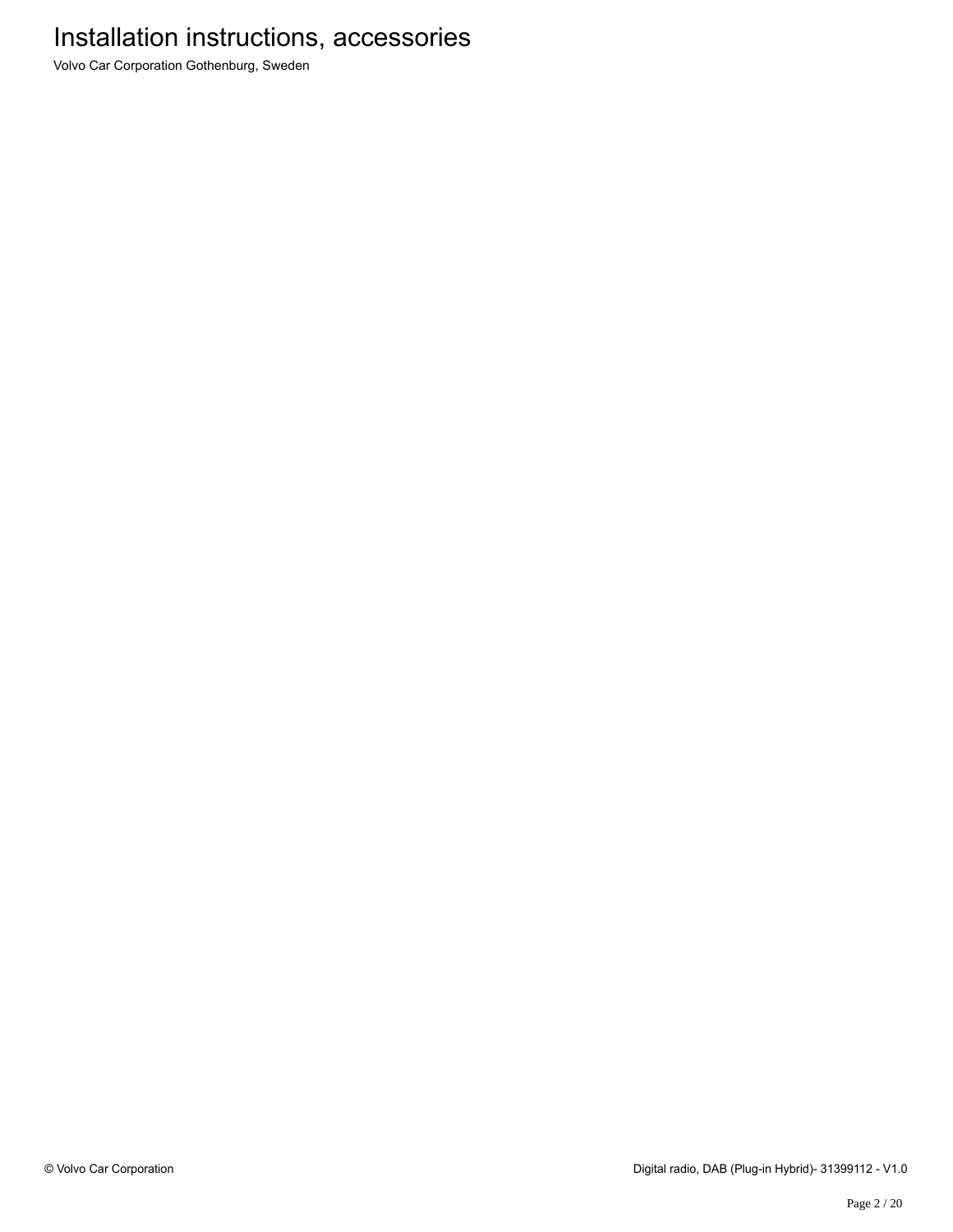|              | Information                                                                                                                                                             |
|--------------|-------------------------------------------------------------------------------------------------------------------------------------------------------------------------|
| 1            | Read through all of the instructions before starting installation.                                                                                                      |
|              | Notifications and warning texts are for your safety and to<br>minimise the risk of something breaking during installation.                                              |
|              | Ensure that all tools stated in the instructions are available<br>before starting installation.                                                                         |
|              | Certain steps in the instructions are only presented in the form of<br>images. Explanatory text is also given for more complicated<br>steps.                            |
|              | In the event of any problems with the instructions or the<br>accessory, contact your local Volvo dealer.                                                                |
| 2            | <b>Warning!</b><br>Observe caution when working near the high voltage system.                                                                                           |
|              | This car is equipped with a high voltage type electrical system.                                                                                                        |
|              | Components in the high voltage system work with dangerous<br>voltages.                                                                                                  |
|              | These components are connected with orange wires.                                                                                                                       |
|              |                                                                                                                                                                         |
| IMG-373194   | <b>Color symbols</b>                                                                                                                                                    |
|              |                                                                                                                                                                         |
| $\mathbf{3}$ | Note!<br>This colour chart displays (in colour print and electronic<br>version) the importance of the different colours used in the<br>images of the method steps.<br>5 |
|              | 1. Used for focused component, the component with<br>which you will do something.                                                                                       |
| 2<br>4       | 2. Used as extra colors when you need to show or<br>differentiate additional parts.                                                                                     |
|              | May be screws, clips, connectors, etc.                                                                                                                                  |
|              | 3. Used for attachments that are to be removed/installed.<br>4. Used when the component is not fully removed from                                                       |
| 3            | the vehicle but only hung to the side.<br>5. Used for standard tools and special tools.                                                                                 |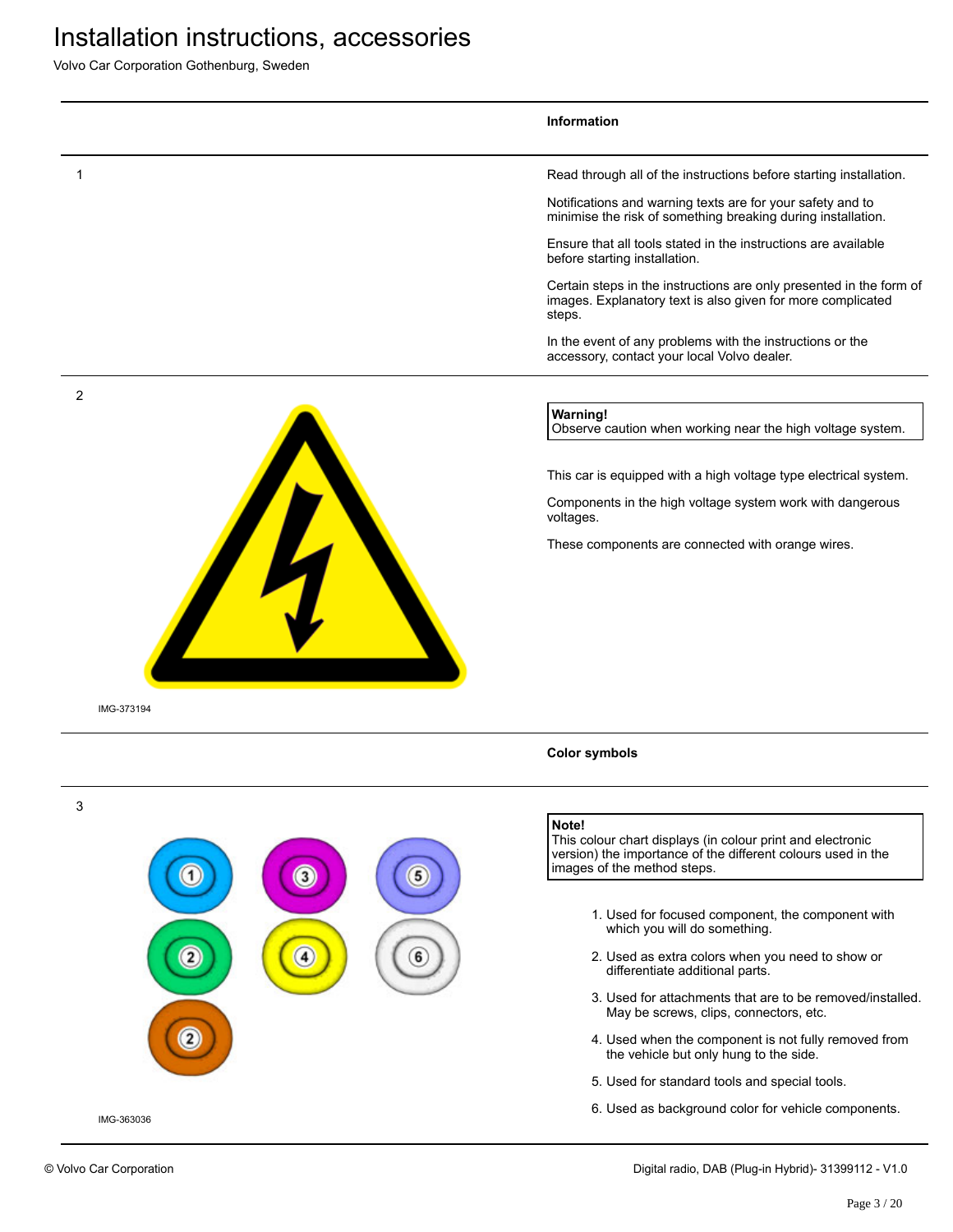Volvo Car Corporation Gothenburg, Sweden

Set the ignition key to position 0.



IMG-332193

**Removal**

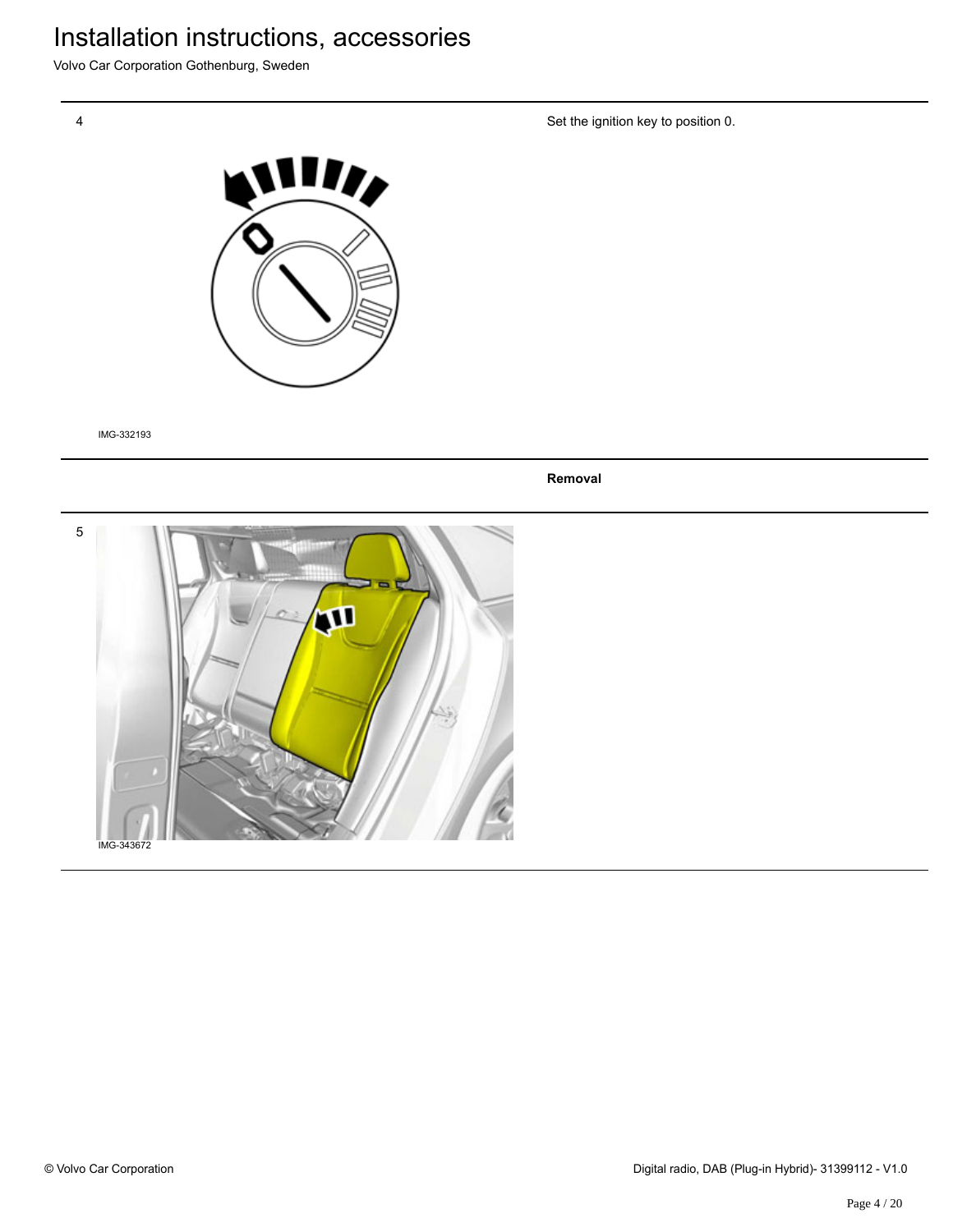Volvo Car Corporation Gothenburg, Sweden



7 2 ū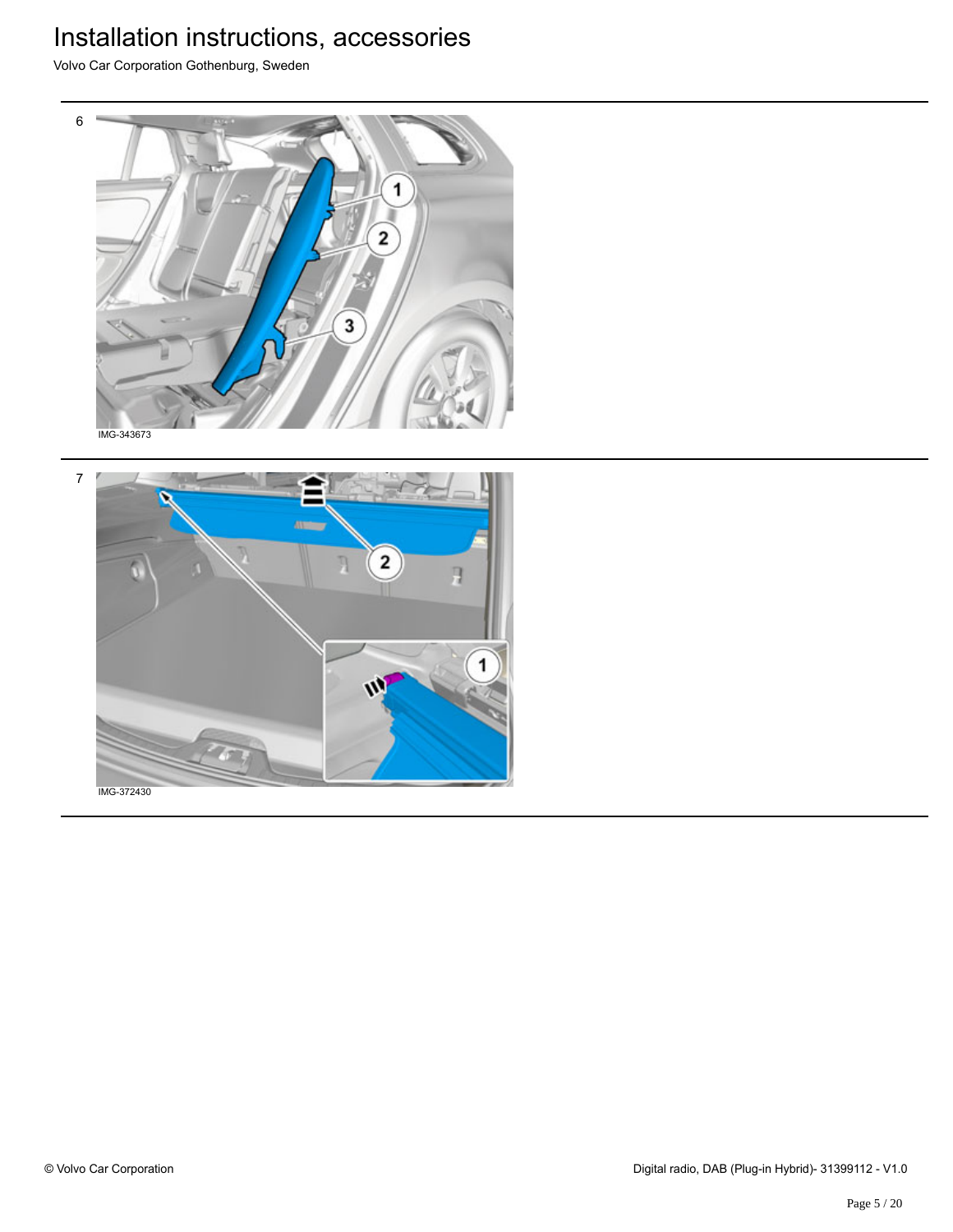Volvo Car Corporation Gothenburg, Sweden





Remove the clips.

Remove the screws.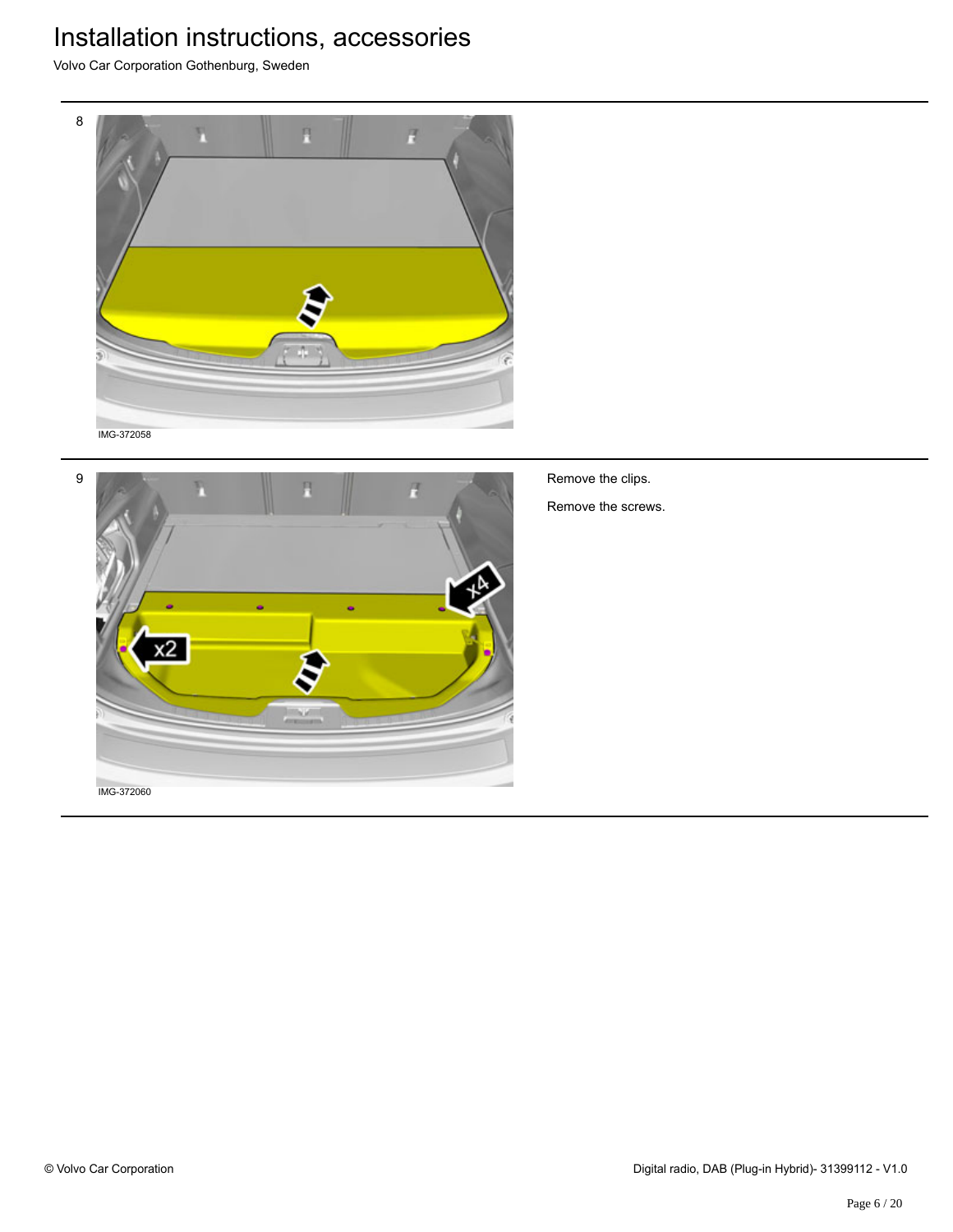Volvo Car Corporation Gothenburg, Sweden



IMG-372428



Remove the panel.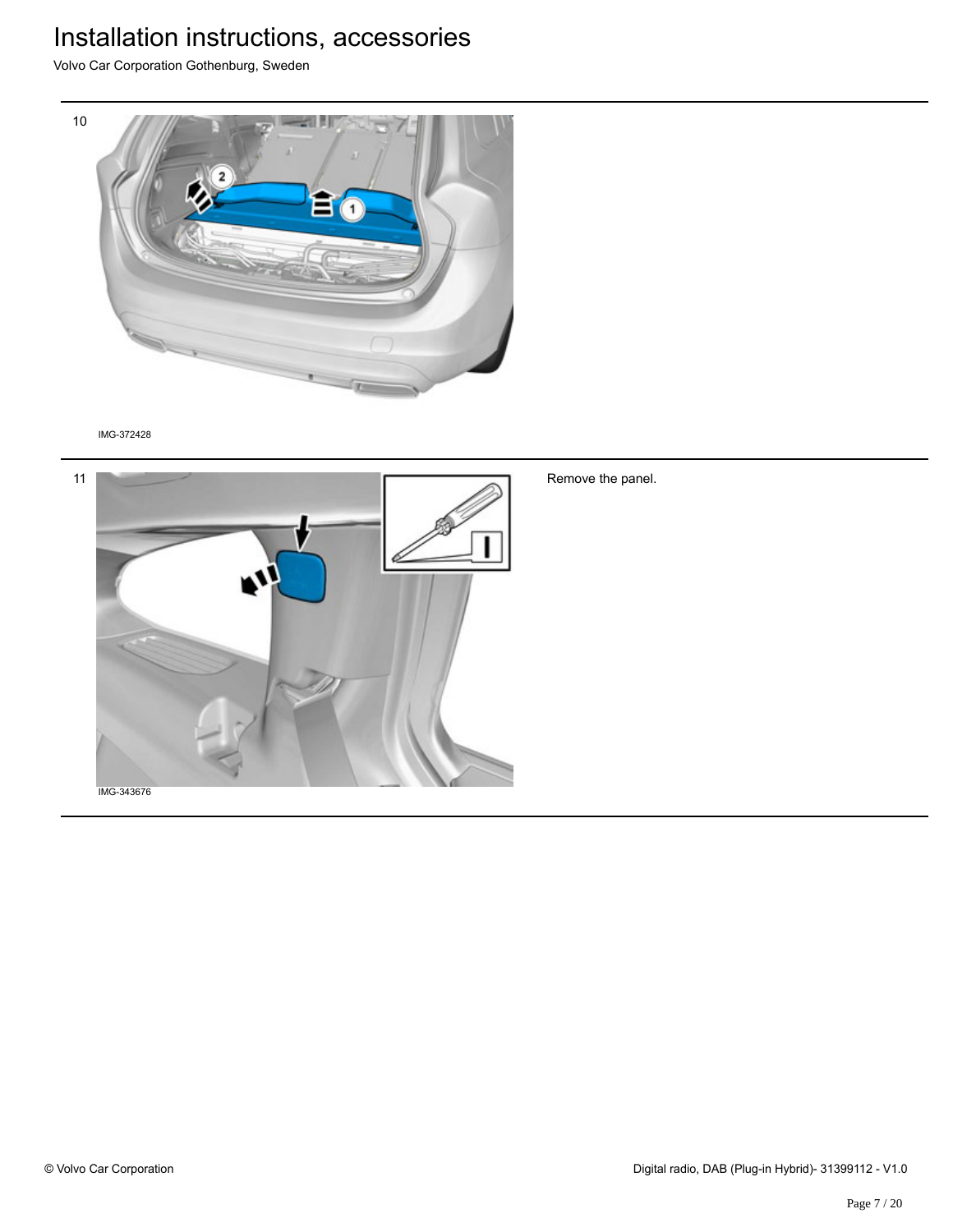Volvo Car Corporation Gothenburg, Sweden



13 n Remove the panel.

Remove the screw.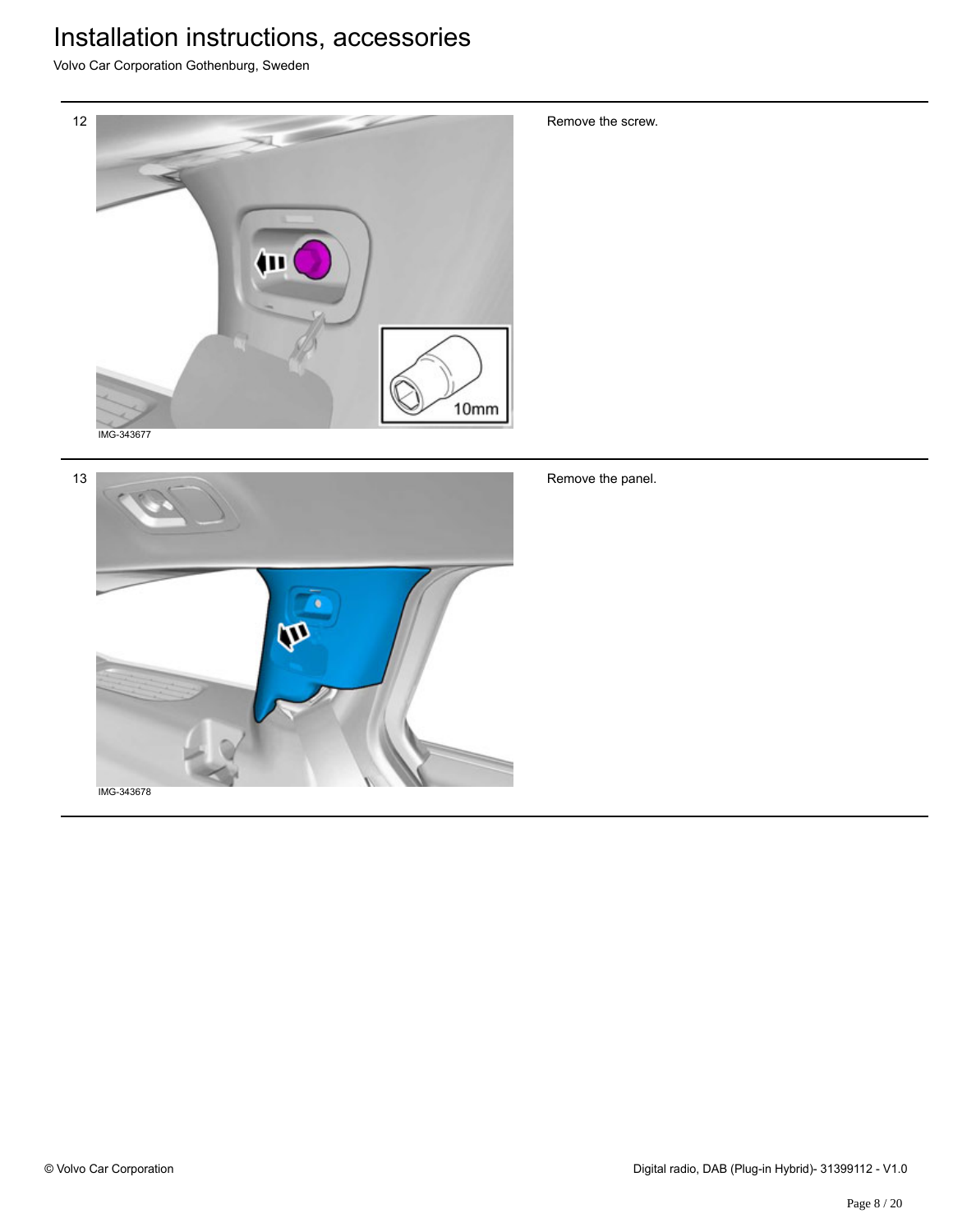Volvo Car Corporation Gothenburg, Sweden



Remove the panel.



Remove the panel.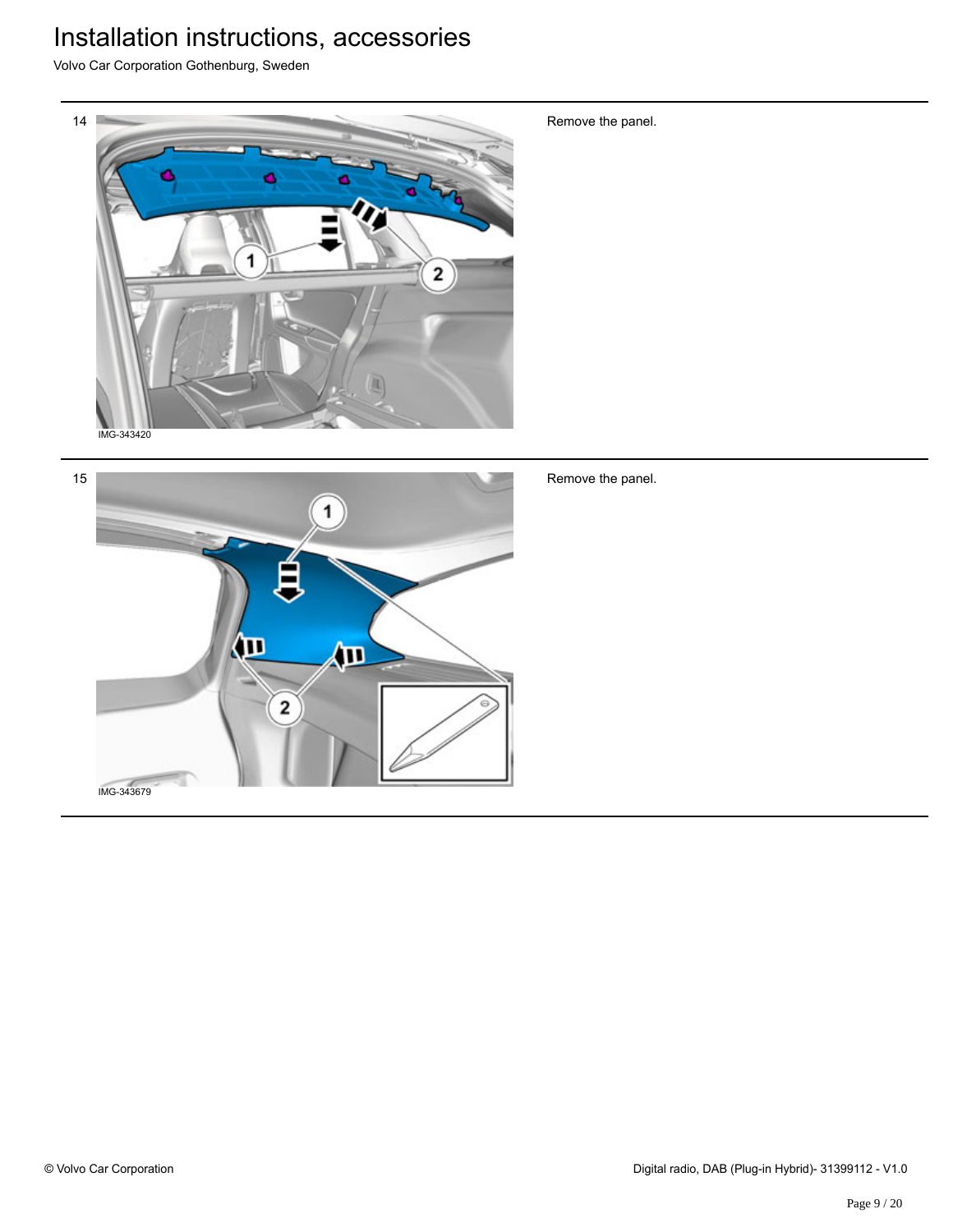Volvo Car Corporation Gothenburg, Sweden



Remove the screws.



© Volvo Car Corporation Digital radio, DAB (Plug-in Hybrid)- 31399112 - V1.0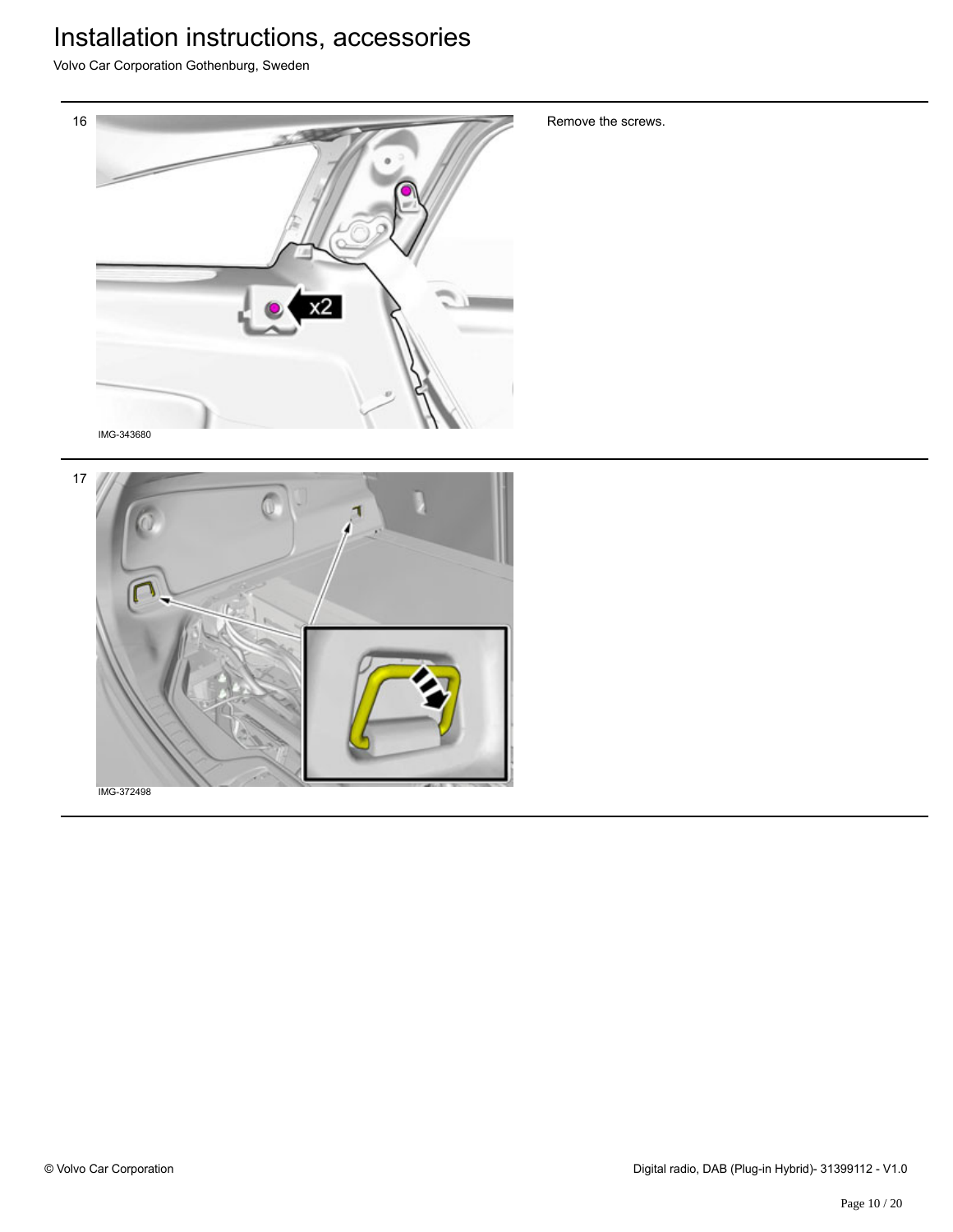Volvo Car Corporation Gothenburg, Sweden



Remove the panel.

**Use special tool:** T9995919, PULLER (SEAL-PINION,CAM-CRANKSHAFT)B200-6304

**Tightening torque:** M6 , 10 Nm



Remove the panel.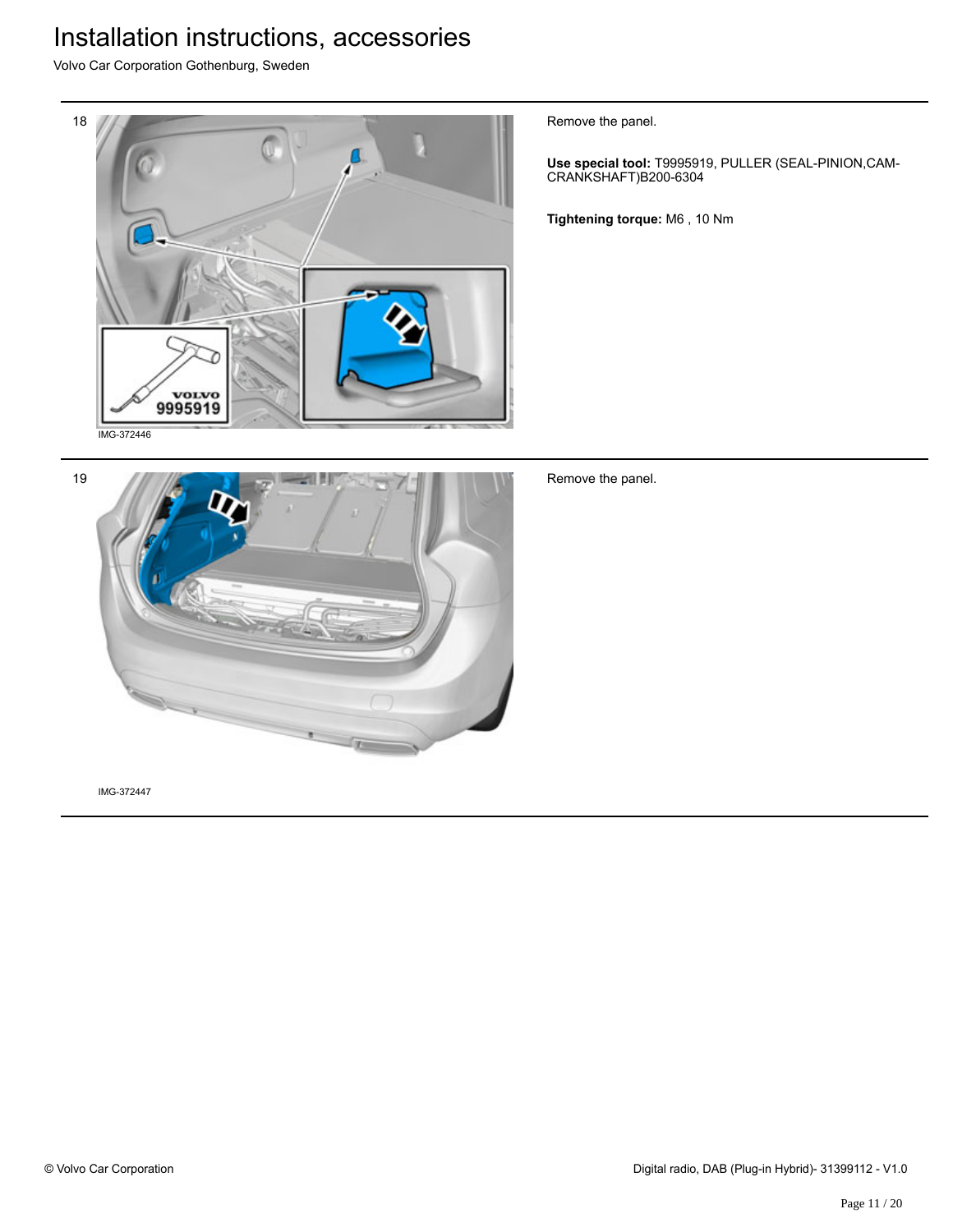

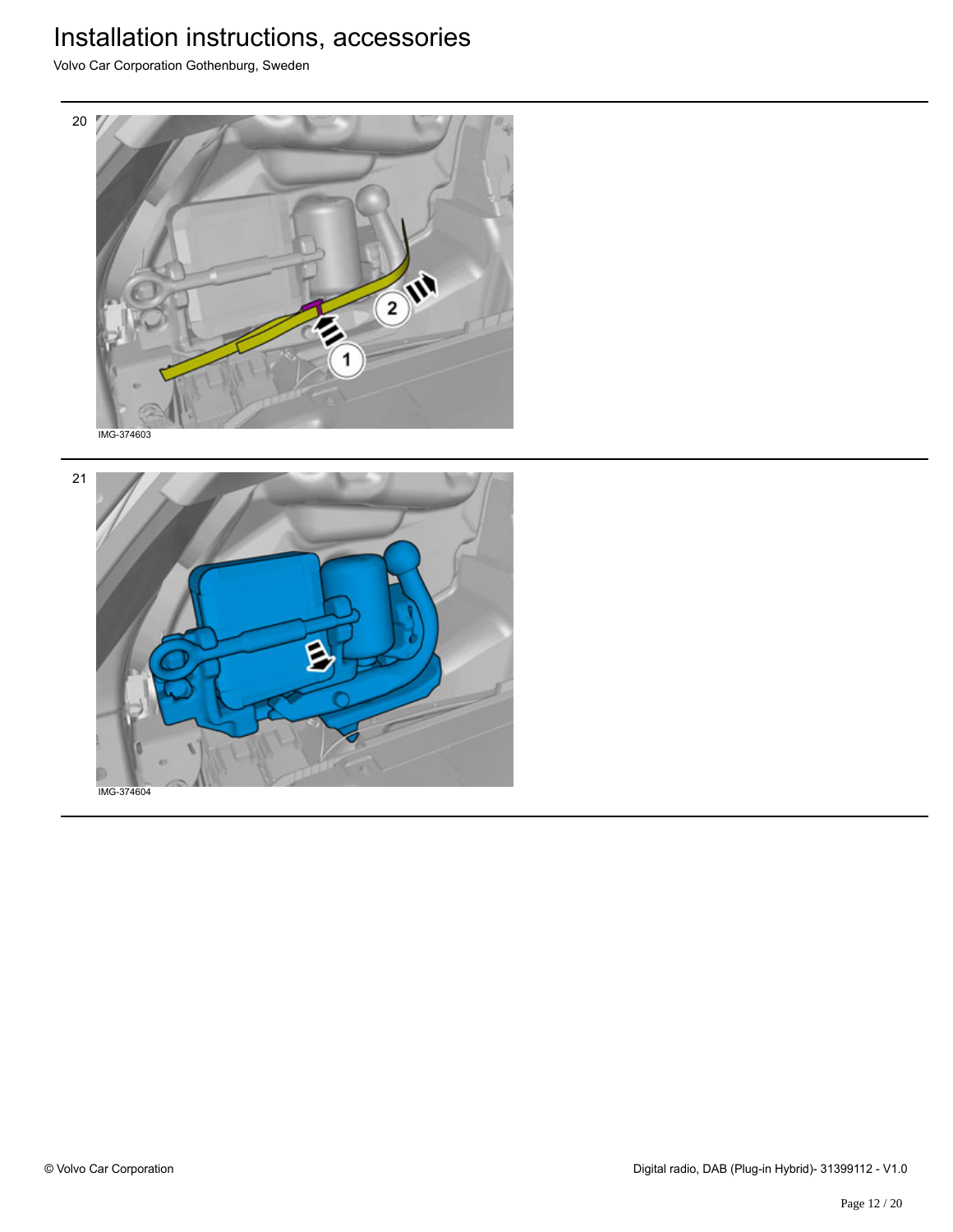Volvo Car Corporation Gothenburg, Sweden



**Accessory installation**

#### **Vehicles with TV-receiver**

- 23  $\mathbf{1}$ e  $\overline{2}$  $\bullet$ 1 IMG-374639
- 1. Remove the screws.
- 2. Loosen the screws.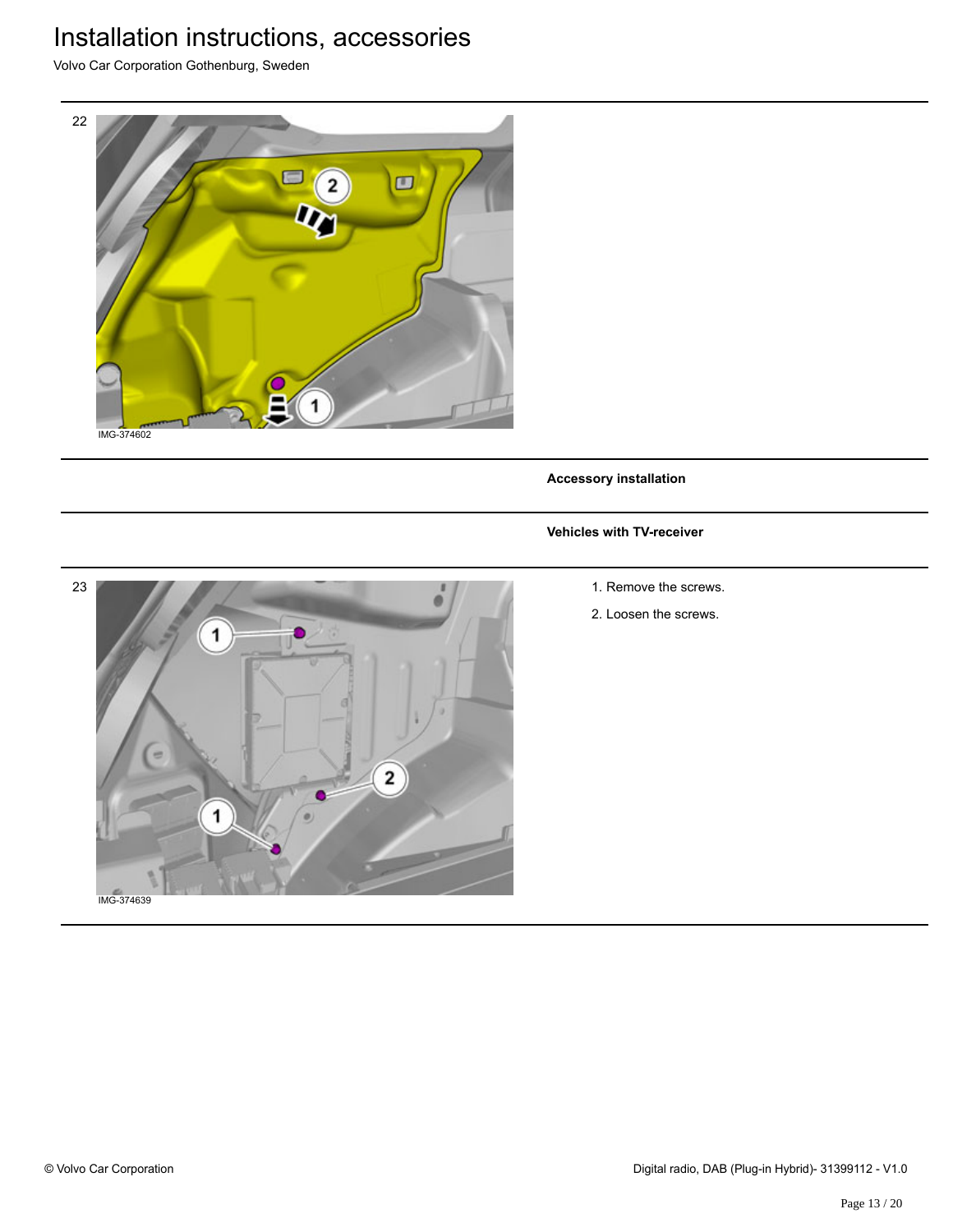Volvo Car Corporation Gothenburg, Sweden





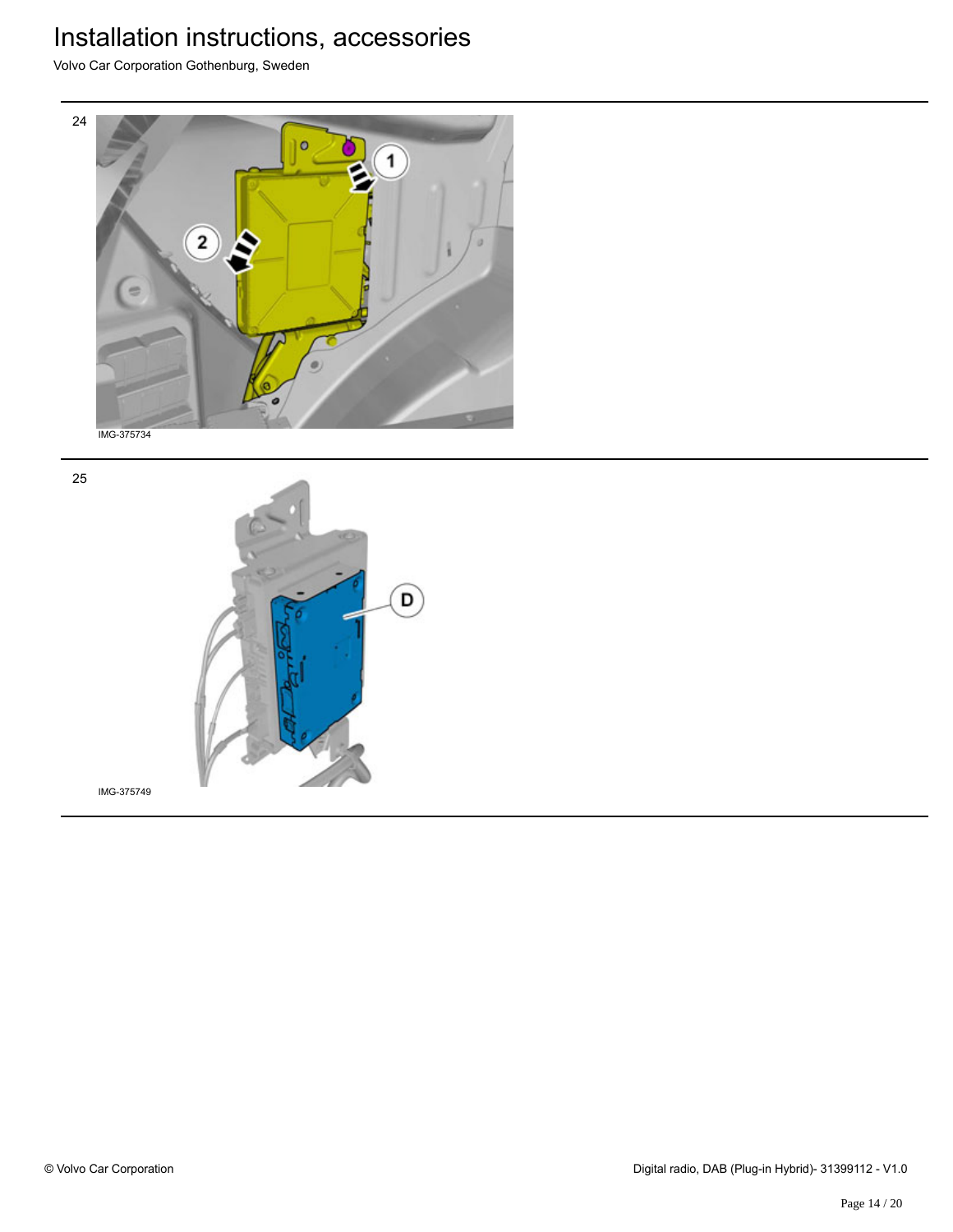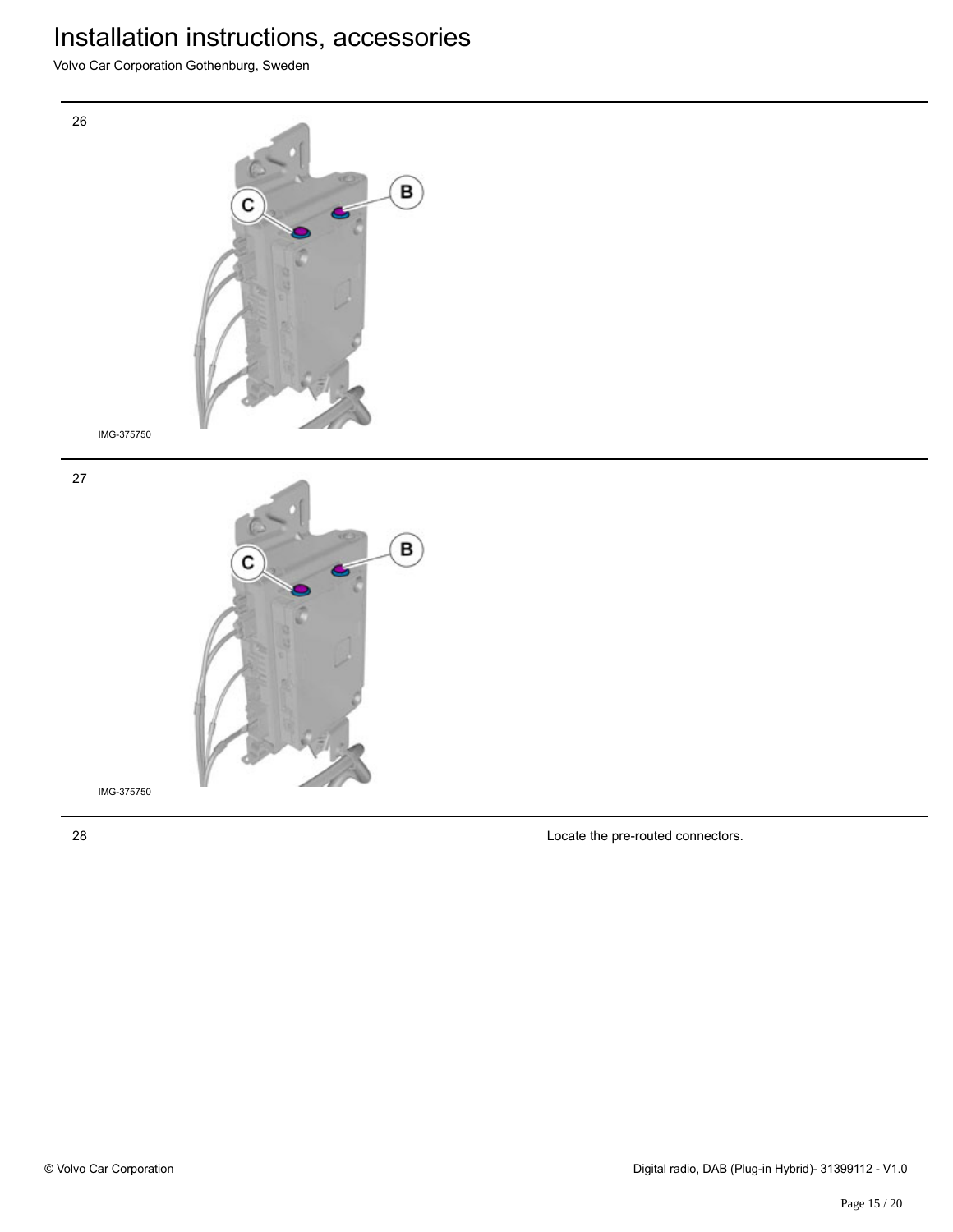Volvo Car Corporation Gothenburg, Sweden

![](_page_15_Picture_2.jpeg)

IMG-375772

29

![](_page_15_Picture_4.jpeg)

Connect the prerouted cables.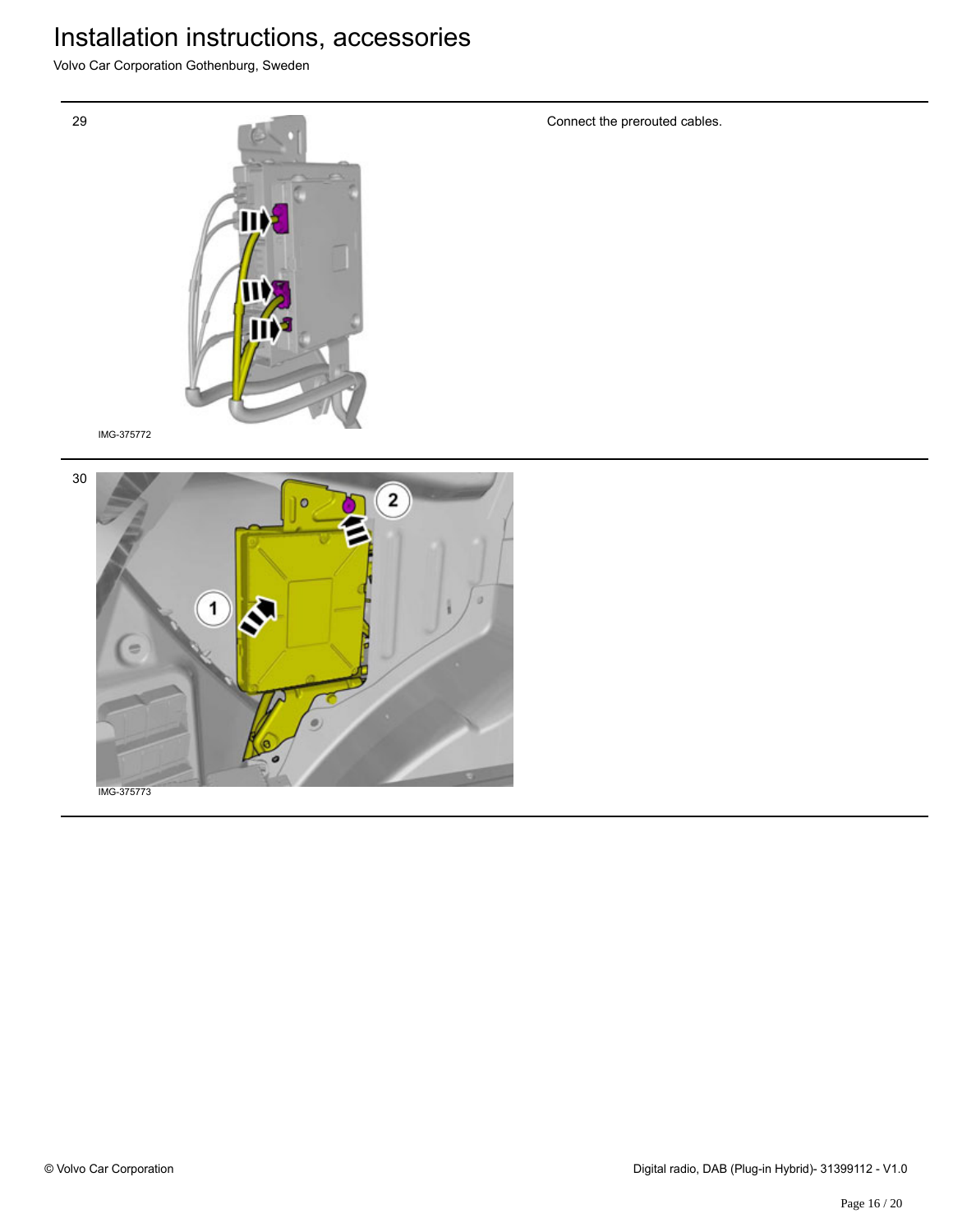Volvo Car Corporation Gothenburg, Sweden

![](_page_16_Picture_2.jpeg)

**Tightening torque:** M6 , 10 Nm

#### **Vehicles with TV-receiver**

![](_page_16_Picture_5.jpeg)

Locate the pre-routed connectors.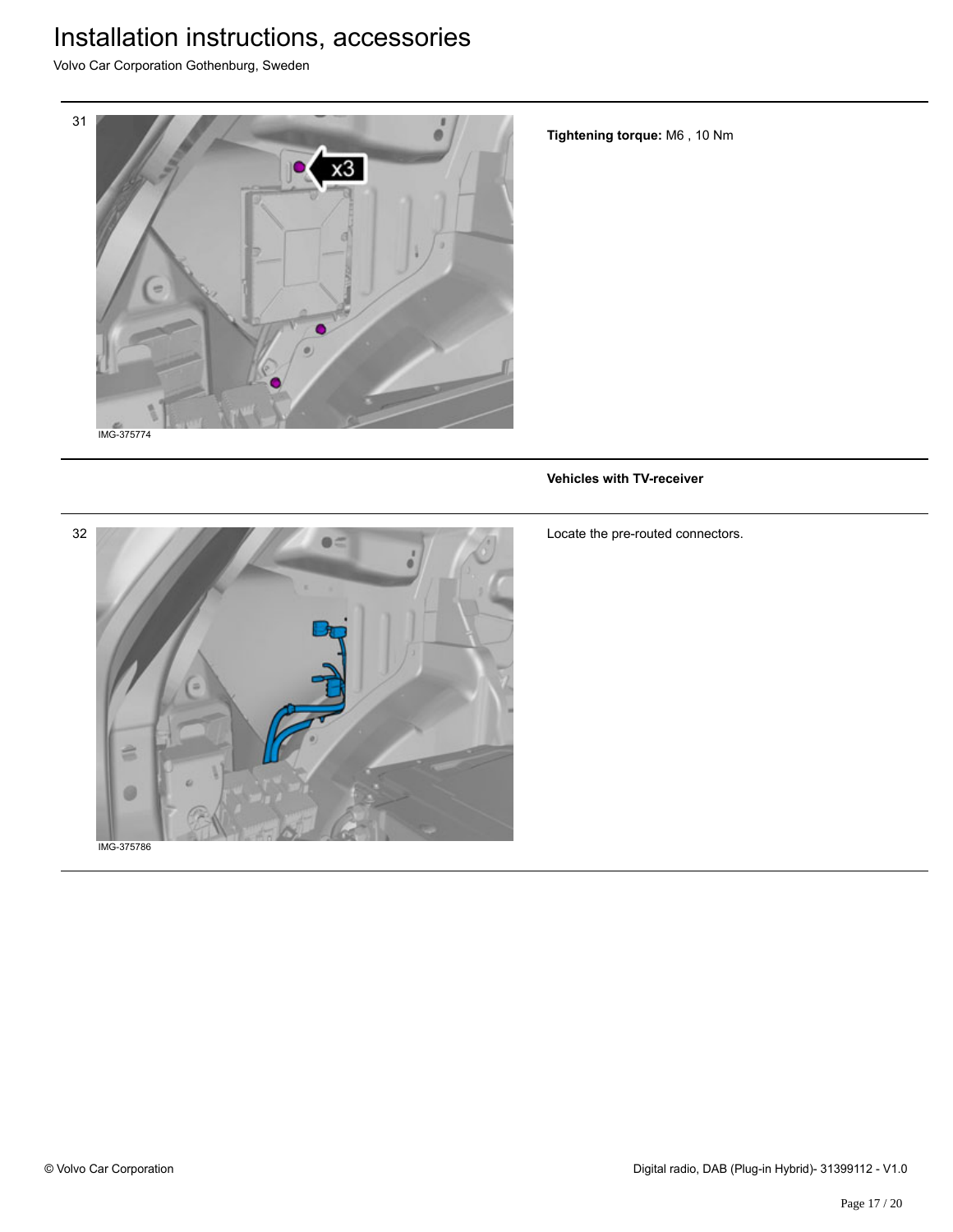Volvo Car Corporation Gothenburg, Sweden

![](_page_17_Picture_2.jpeg)

IMG-375785

34

33

![](_page_17_Picture_4.jpeg)

Connect the connectors.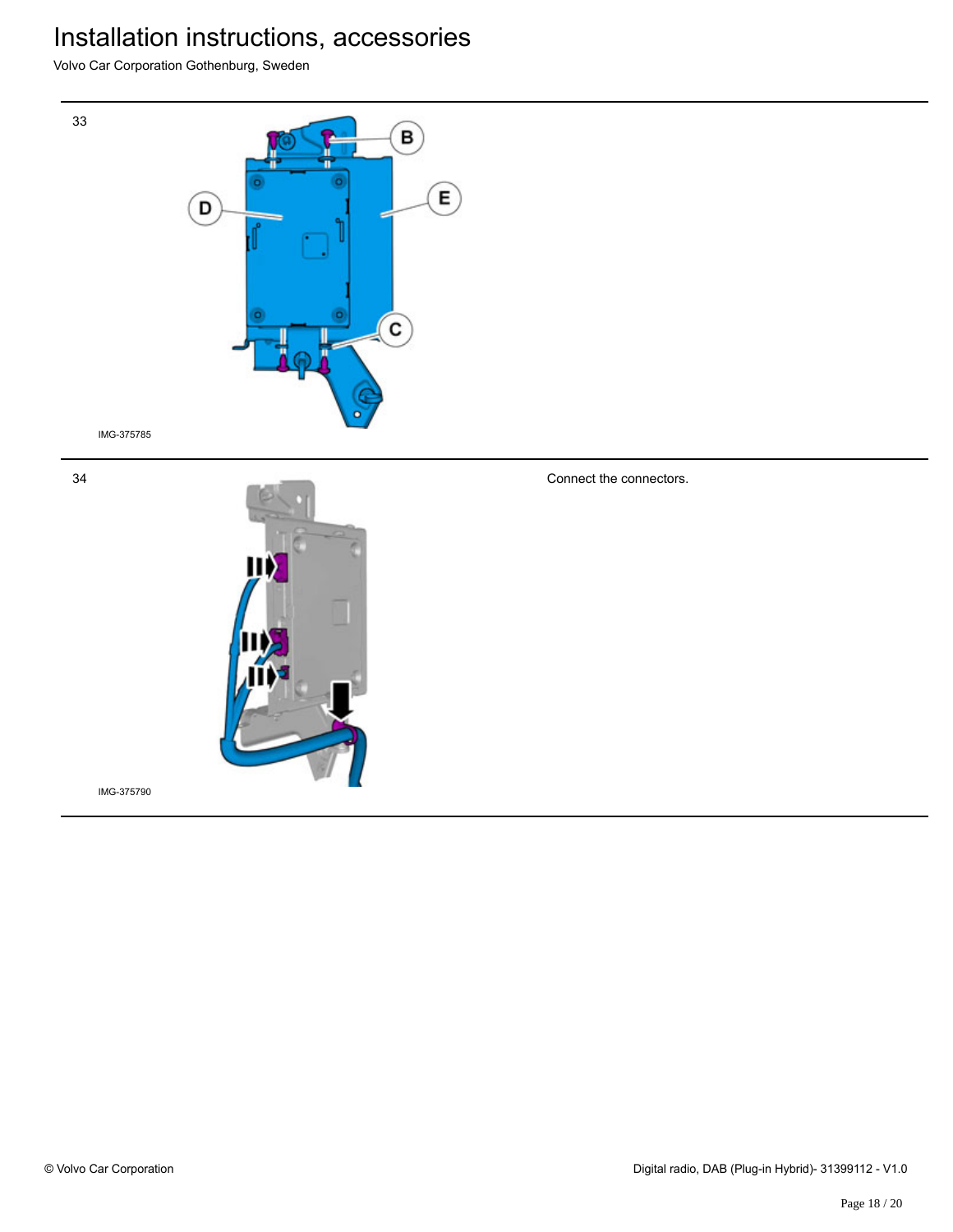Volvo Car Corporation Gothenburg, Sweden

![](_page_18_Picture_2.jpeg)

![](_page_18_Picture_3.jpeg)

**Tightening torque:** M6 , 10 Nm

**Installation**

37 Reinstall the removed parts in reverse order.